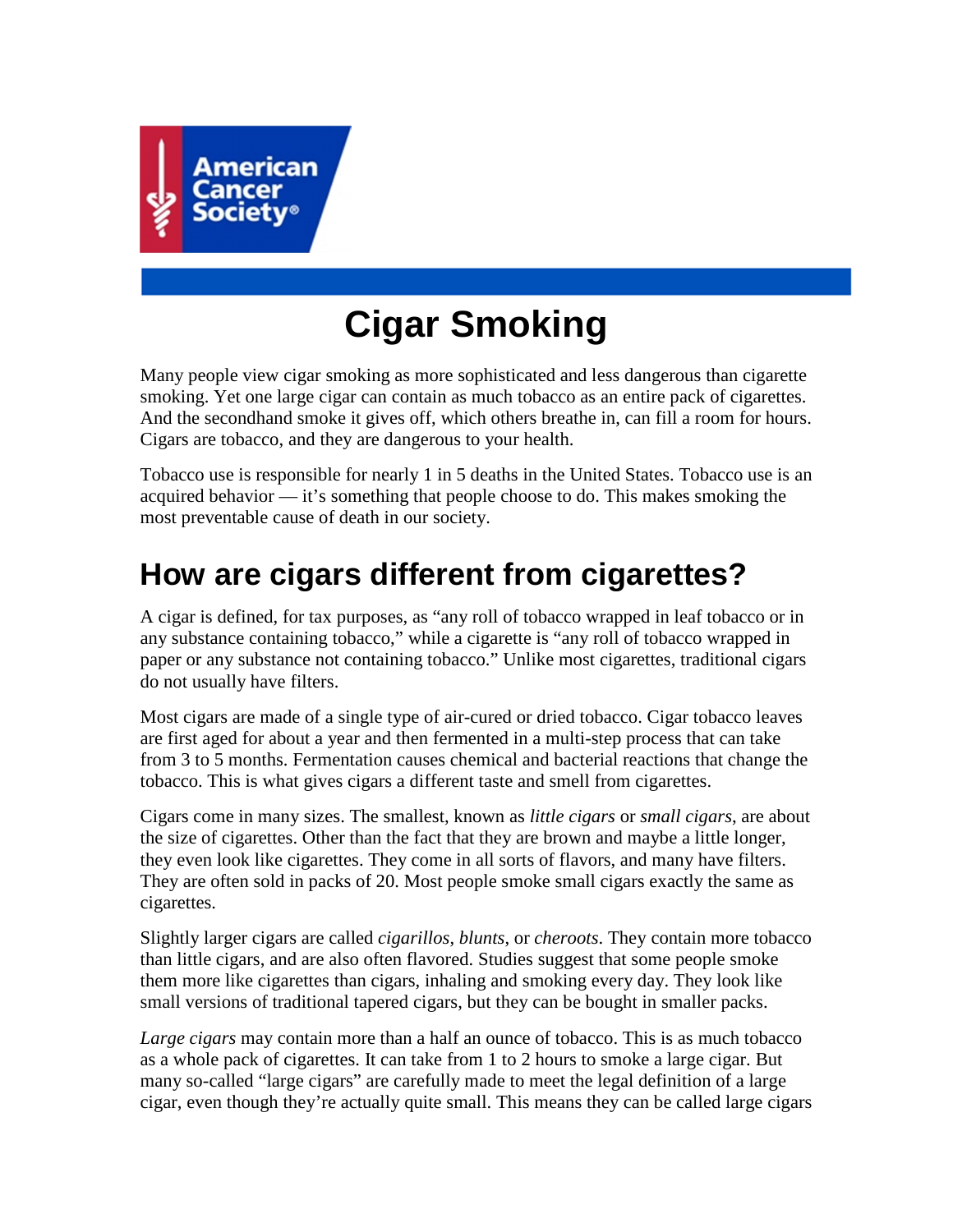or in some states, "other tobacco products," which is good for the tobacco companies (see the next section).

### Why so many options?

Cigars that are sold like cigarettes and smoked like cigarettes are another way the tobacco industry has managed to get around federal laws and taxes. For example, large cigars and loose tobacco are taxed at lower rates than cigarettes and small cigars by state and federal governments. The tobacco industry uses this to their advantage.

Certain combustible tobacco products (those that are burned and smoked) can be sold in packs like cigarettes and be used like cigarettes, but not legally be considered cigarettes. This means they're not subject to US Food and Drug Administration (FDA) regulations related to manufacturing, flavoring, labeling, and marketing. For instance, these products can be flavored, and can be labeled with misleading descriptors like "light" or "low tar." They can be marketed and sold with fewer restrictions and much lower taxes than cigarettes.

While overall data shows that cigarette use has decreased, the use of other combustible tobacco products has increased. So, these low-priced and less-regulated products seem to have led some cigarette smokers to switch to other combustible tobacco products, and cigarette-like cigars are especially popular.

In fact, since the federal tobacco excise tax was increased in 2009, large cigar and pipe tobacco use has increased, while cigarette and "little cigar" smoking has decreased. This is the result of offering cigarette smokers a lower-priced, less regulated tobacco option − cigars.

### Are cigars as addictive as cigarettes?

Cigars contain nicotine, the substance in tobacco that addicts people. Cigar smokers who inhale absorb nicotine through the lungs as quickly as cigarette smokers. For those who don't inhale, the nicotine absorbs more slowly through the lining of the mouth. Cigar smoke dissolves more easily in saliva than cigarette smoke. This means cigar smokers can get the desired dose of nicotine without inhaling the smoke into their lungs. People who use oral or spit tobacco products absorb nicotine the same way. Nicotine in any form is highly addictive.

Even though people smoke cigars for different reasons, the fact is, like cigarettes, cigars deliver nicotine. Most full size cigars have as much nicotine as *several* cigarettes. Cigarettes contain an average of about 8 milligrams (mg) of nicotine, but only deliver about 1 to 2 mg of nicotine to the smoker. Many popular brands of larger cigars contain between 100 and 200 mg, or even as many as 444 mg of nicotine. The amount of nicotine a cigar delivers to a smoker can vary a great deal even among people smoking the same type of cigar. How much nicotine is taken in depends on a number of things like:

• How long the person smokes the cigar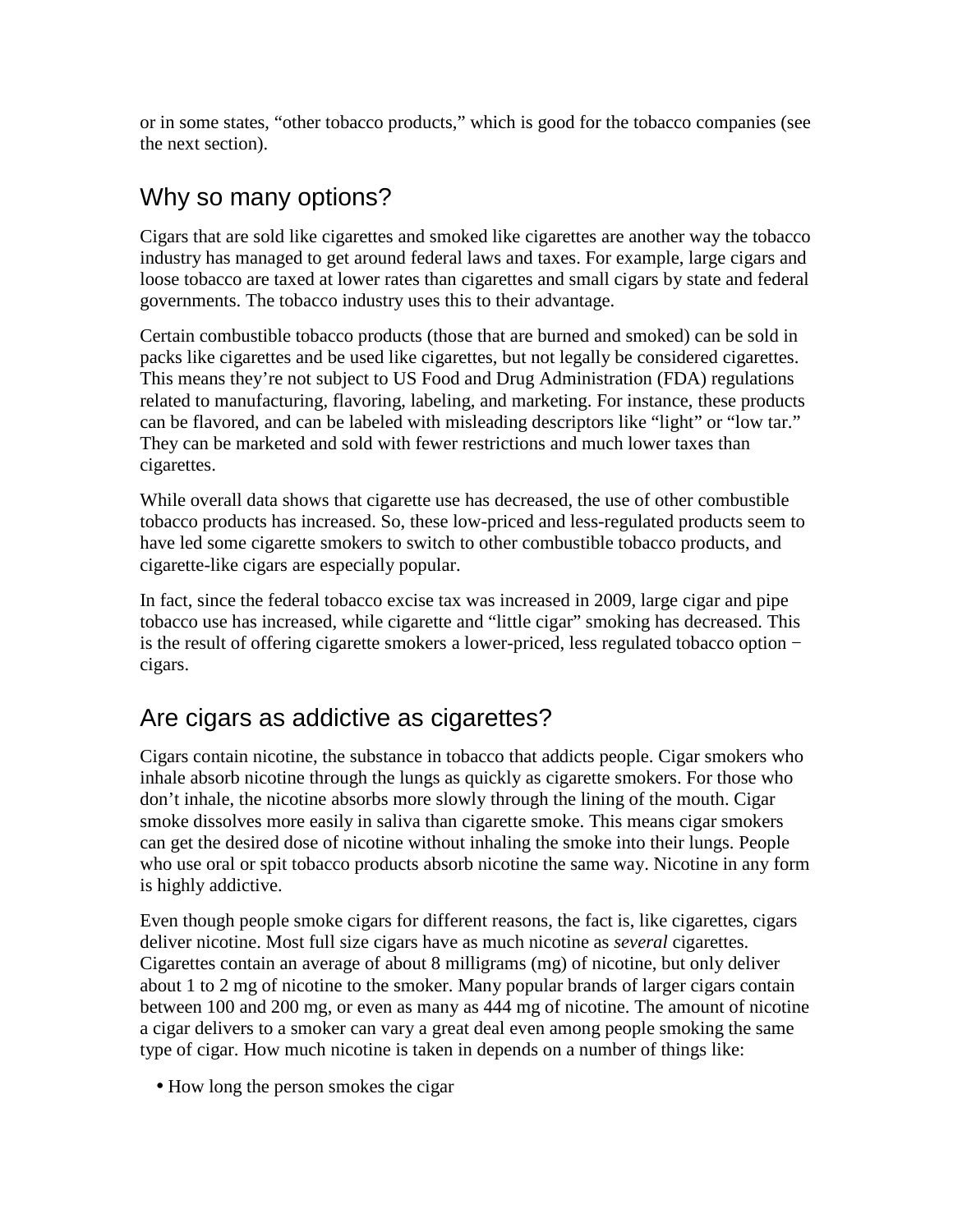- How many puffs are taken
- Whether the smoker inhales

Given these factors and the large range of cigar sizes, it's almost impossible to make good estimates of the amounts of nicotine larger cigars deliver.

With respect to small cigars, Health Canada estimates that the filtered little cigars that are the size and shape of cigarettes contain about the same amount of nicotine as a cigarette. If these are smoked like cigarettes (inhaled), they would be expected to deliver a similar amount of nicotine, but this has not been fully tested.

## **Who smokes cigars?**

Cigar smoking is popular in the United States where a "cigar culture" is supported by cigar magazines, shops, and bars or clubs. Many cigar smokers think of themselves as connoisseurs, much like wine experts. They may view cigars as a sophisticated, affordable luxury that represents status and success. Some see cigar smoking as a sign of taste and refinement. This image is fueled in part by the efforts of the tobacco industry to glamorize cigars, and the willingness of celebrities and athletes to be paid and photographed smoking cigars.

Teenagers and young adults may be particularly open to this kind of cigar marketing. But the proposed link between cigars and success for the most part isn't real. In fact, cigar use is much higher in unemployed adults than in people who work full or part time. In all, about 5 million people age 12 and older smoke cigars.

Sales of what are technically defined as "small cigars" actually decreased by 65% between 2000 and 2011. During that same time, the increase in large cigar sales has been dramatic — increasing 233% between 2000 and 2011. Some of these products now classified as "large cigars" are sold in packs of 20, just like cigarettes. Their size, shape, filters, and packaging make them look like cigarettes, except for their color. This shift in official reports of cigar use is mainly due to the tobacco industry making sure that small cigars now meet the legal definition of large cigars. This allows the tobacco industry to bypass the newer laws and higher taxes that apply to small cigars.

Some companies add strawberry, chocolate, and other sweet flavors to cigars, which appeal to younger smokers not yet accustomed to the taste of tobacco. As of November 2010, such flavors can no longer be added to cigarettes, but there are no such restrictions on cigars. This may lead to an even greater increase in cigar smoking as tobacco companies take advantage of the lack of regulation of these products. Taxes on cigars are lower than cigarettes, so they are much cheaper in most states. The low cost makes them even more attractive to younger buyers.

See "Why so many options?" in the section called "How are cigars different from cigarettes?" for more on this.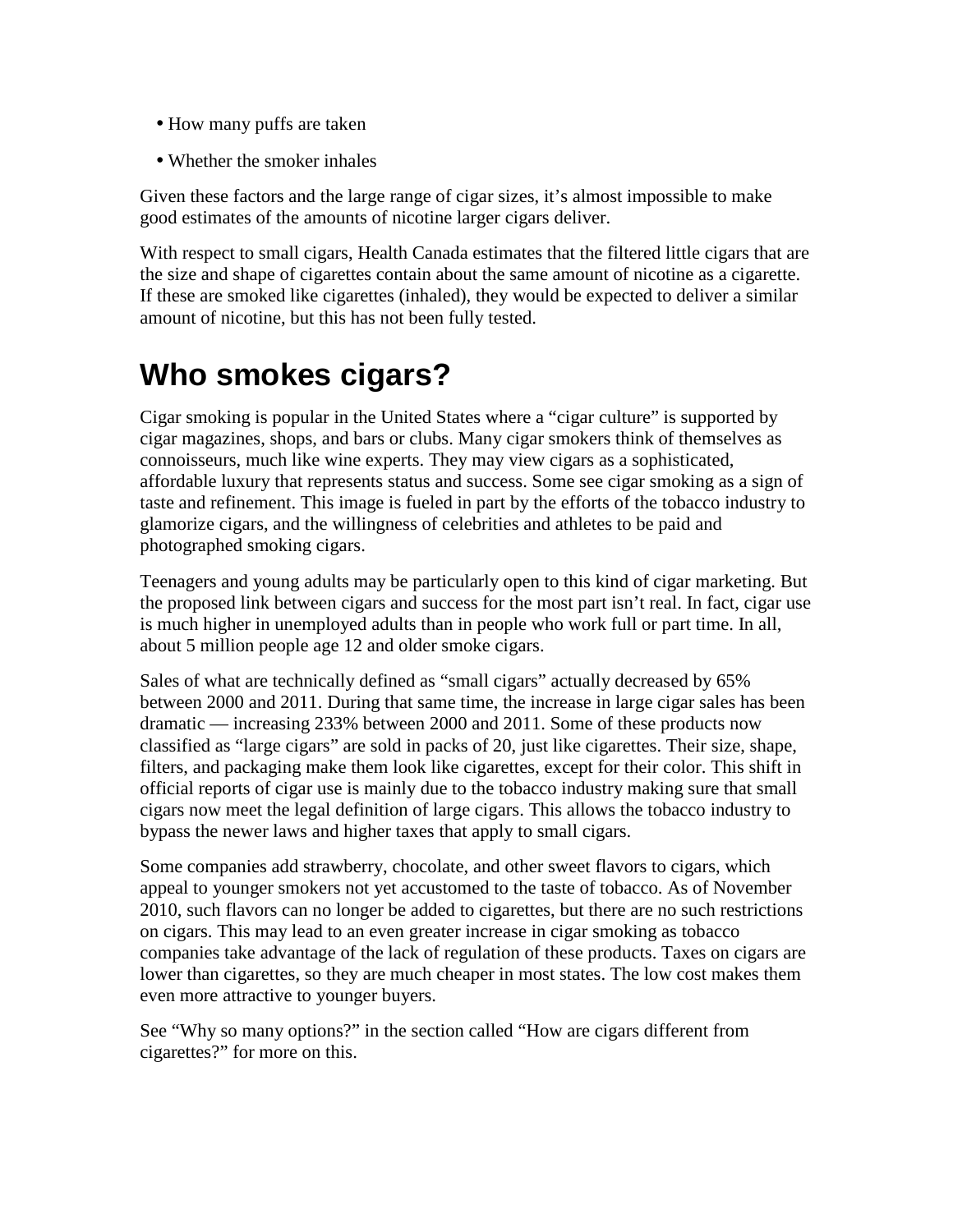Cigar smokers in the past were mainly middle-aged and older men with higher education and income, but many new cigar users today are teens and young adults. According to 2011 research, about 18% of male and 8% of female high school students had smoked a cigar within the last month, compared to the average of 5% from all ages. And in many states, more high school students smoke cigars than cigarettes. Much of this is because cigars are most often cheaper, and are sold in candy and fruit flavors that appeal to teens.

For more information, see our document, *Child and Teen Tobacco Use*.

## **What kinds of illness and death are caused by smoking cigars?**

Regular cigar smoking increases your risk for many cancers, including:

- Lung
- Lip
- Oral cavity (tongue, mouth, and/or throat)
- Esophagus (the tube connecting the mouth to the stomach)
- Larynx (voice box)

Studies have shown that regular cigar smokers are 4 to 10 times more likely to die from cancers of the mouth, larynx, and esophagus than non-smokers. For those who inhale, cigar smoking appears to be linked to death from cancer of the pancreas and bladder, too.

How you smoke and how much you smoke are both important. Cigar smokers may spend an hour smoking one large cigar that can contain as much tobacco as a pack of cigarettes. Smoking more cigars each day or inhaling cigar smoke leads to more exposure and higher risks. The health risks linked to occasional cigar smoking (less than daily) are less clear.

### Does inhaling affect the risk of cancer?

Almost all cigarette smokers inhale, but in the past most cigar smokers have not. This could be because cigar smoke tends to irritate the eyes, nose, throat, and breathing passages. A new trend among cigar companies is to change the fermenting process to make cigar smoke easier to inhale. This curing and fermenting process enhances the flavor but also increases the levels of harmful ingredients.

In those who do not inhale, tobacco smoke does not reach the lungs in the same amounts as it does in cigarette smokers. As a result, the risk of death from lung cancer for cigar smokers who don't inhale is not as high as it is for cigarette smokers. Still, it is many times higher than the risk for non-smokers. Keep in mind that even cigar smokers who don't inhale are still breathing in large amounts of smoke that come from the lit end of the cigar.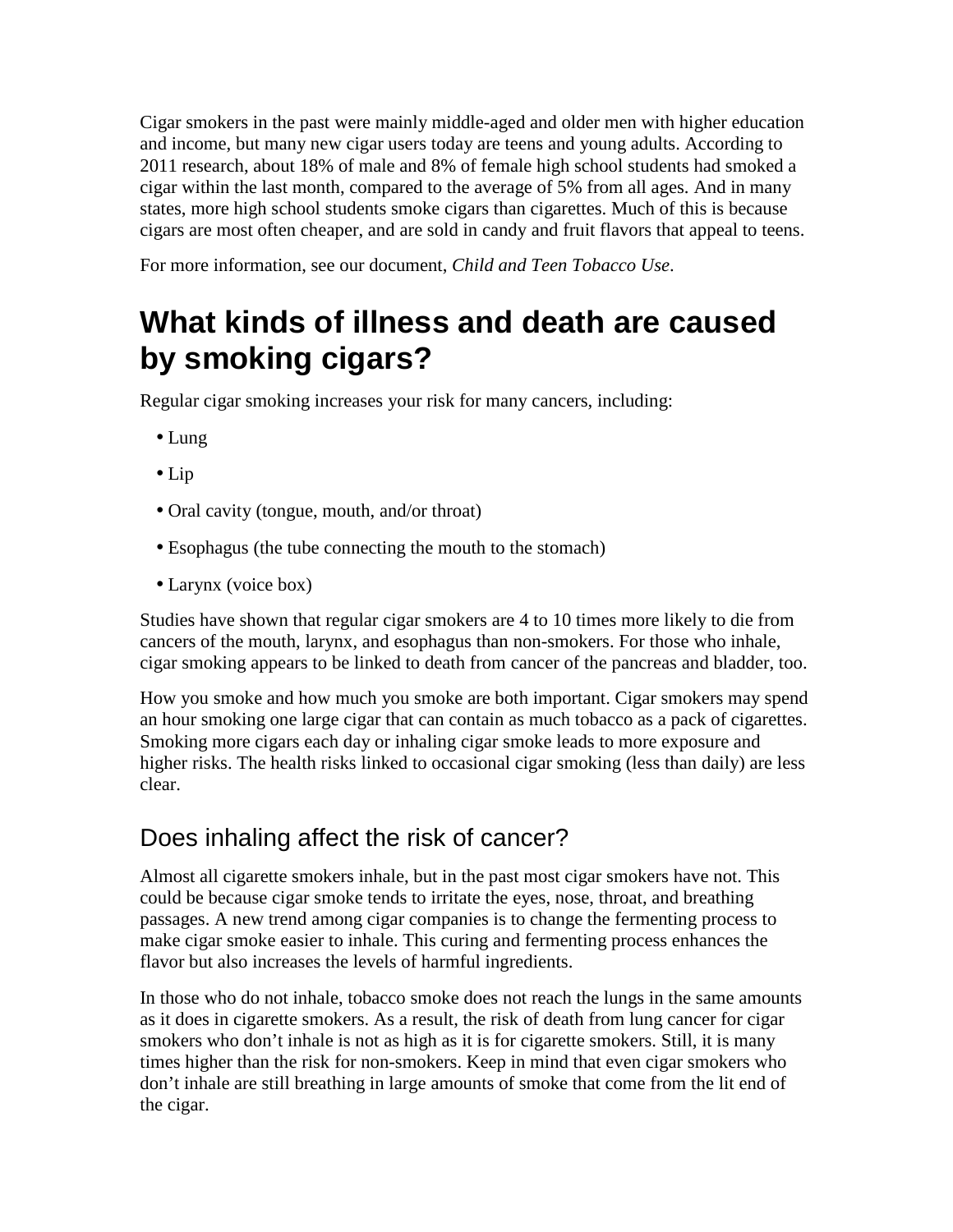Cigars that are about the size of cigarettes are changing the way cigars are smoked and how "cigar" is defined. Researchers have found that when surveying people about cigar use, the use of brand examples improves use estimates. Some smokers think of smaller cigars as cigarettes, and we know that they tend to smoke them the same way. The health outcomes of this remain to be seen. But we do have some data because cigar smokers who have smoked cigarettes are more likely to inhale.

According to an American Cancer Society study, cigar smokers who inhale have an 11 times greater risk of death from lung cancer than non-smokers. This study also found that cigar smokers who inhale, are at increased risk for other types of cancer, too. Compared to non-smokers, cigar smokers who inhale deeply:

- Are 7 times more likely to die from tongue, mouth, and/or throat (oral) cancer
- Are 39 times more likely to die from cancer of the voice box (larynx)
- Face about 3 times the risk of death from cancer of the pancreas
- Face about 4 times the risk of death from bladder cancer

### Other health problems caused by smoking

### **Heart and lung disease**

Cigarette smoking is known to increase the risk of lung diseases like emphysema and chronic bronchitis. Cigarette smokers also have twice the risk of dying of heart attacks as do non-smokers. While the link is not quite as strong as with cigarette smoking, cigar smoking (especially for people who inhale) also increases the risk of heart disease and lung diseases, such as emphysema and chronic bronchitis.

Heart and lung diseases can steal away a person's enjoyment of life long before they cause death. These problems can start when smokers are in their 40s and tend to worsen with age. Smoking-related illness can make it harder for a person to breathe, get around, work, or play.

### **Other effects on the body**

Cigar smoking, like cigarette smoking, is linked to gum disease, where the gums shrink away from the teeth. It also raises the risk that your teeth will fall out.

At least one study has linked cigar smoking to sexual impotence in men (an inability to get an erection, also known as erectile dysfunction).

## **What about secondhand cigar smoke?**

Because cigars contain more tobacco than cigarettes, and because they often burn for much longer, they give off greater amounts of secondhand smoke. This is also known as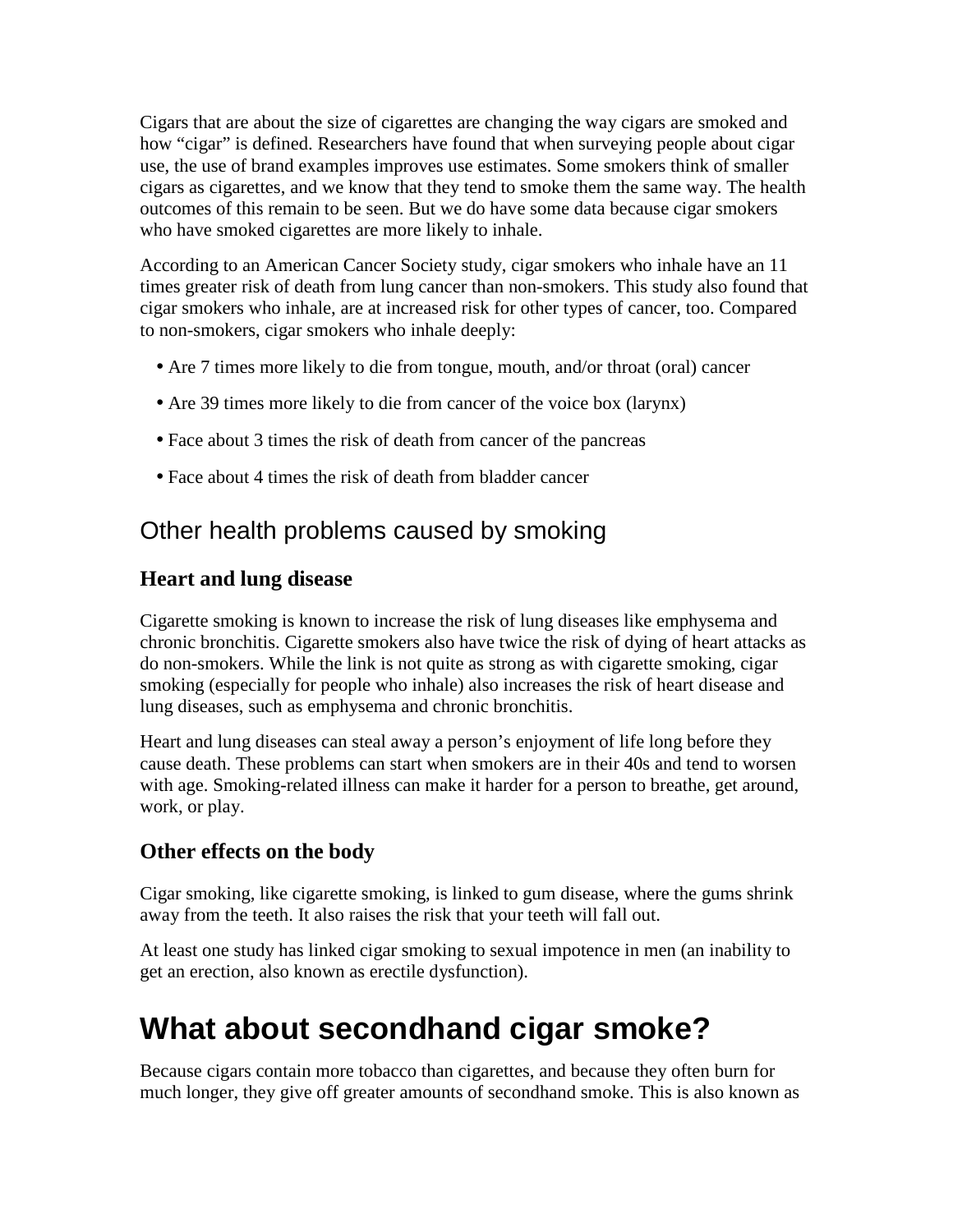*environmental tobacco smoke* (ETS) or *passive smoke*. Secondhand smoke includes both the smoke from the end of the burning cigar and the smoke exhaled by the smoker.

All tobacco smoke, whether from cigarettes, pipes, or cigars, is known to cause cancer. In general, secondhand smoke from cigars contains many of the same toxins (poisons) and carcinogens (cancer-causing agents) as cigarette smoke. Some of the toxins and irritants in cigar smoke include:

- Carbon monoxide
- Nicotine
- Hydrogen cyanide
- Ammonia
- Volatile aldehydes (such as formaldehyde)

Cigar smoke includes the following agents that cause cancer (carcinogens):

- Benzene
- Aromatic amines (especially carcinogens such as 2-naphthylamine and 4 aminobiphenyl)
- Vinyl chloride
- Ethylene oxide
- Arsenic
- Chromium
- Cadmium
- Nitrosamines
- Polynuclear aromatic hydrocarbons

Like all tobacco, cigars can also contain radioactive elements, which may contribute further to the cancer risk.

There are some differences between cigar and cigarette smoke, though. These differences are due to the aging and fermenting of cigar tobacco and the fact that the cigar wrapper is not as porous as cigarette paper.

Cigar tobacco has a high concentration of nitrogen compounds (nitrates and nitrites). When the fermented cigar tobacco is smoked, these compounds give off several *tobaccospecific nitrosamines* (TSNAs), some of the most potent cancer-causing substances known. Also, because the cigar wrapper is less porous, the tobacco doesn't burn as completely. The result is a higher concentration of nitrogen oxides, ammonia, carbon monoxide, and tar — all very harmful substances.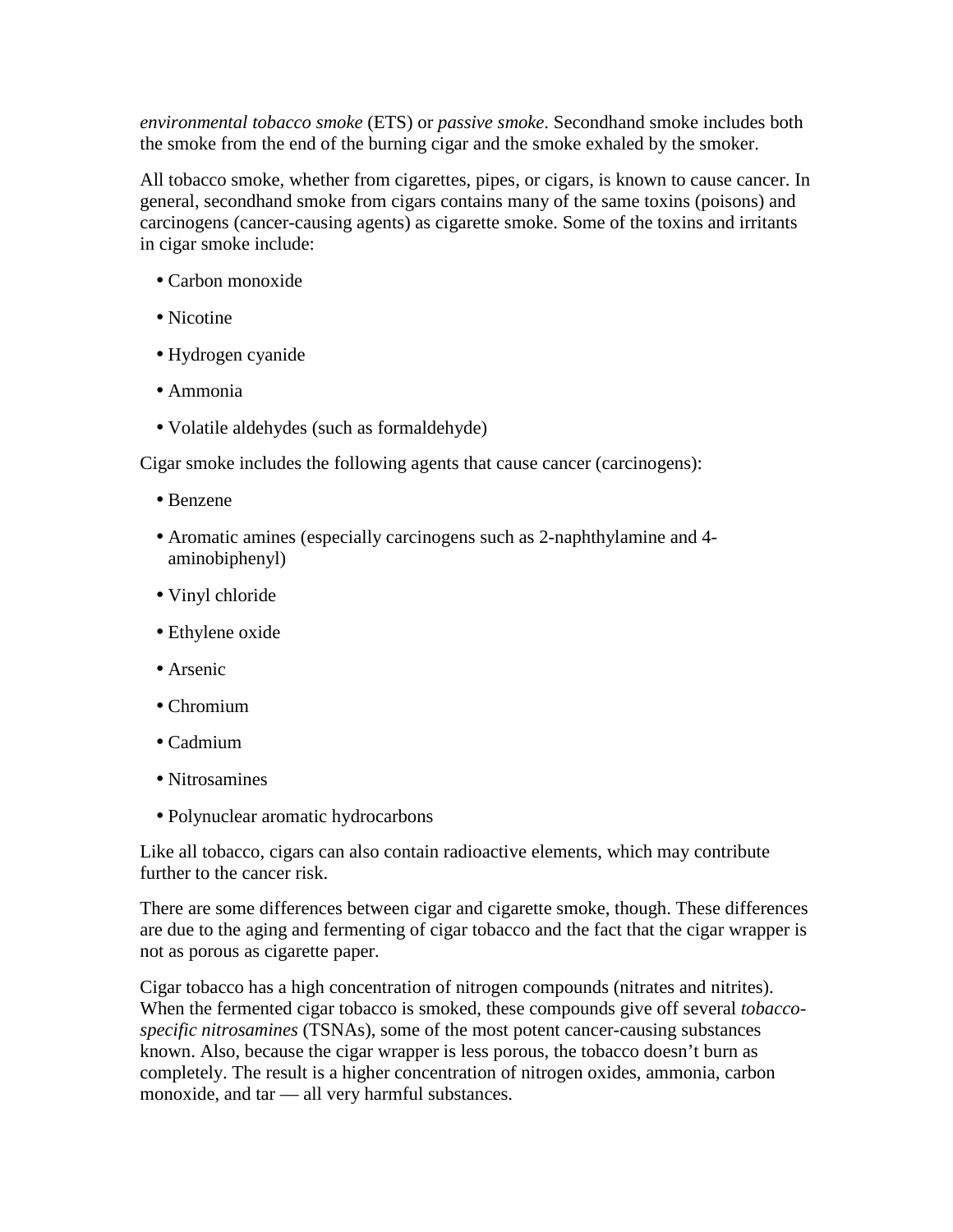## **Are there laws regulating cigars?**

Cigars have fewer federal regulations than cigarettes and oral tobacco products. This, as well as the lower taxes (they cost less), is a key part of their increasing popularity.

Warnings of proven health risks, much like those required for cigarettes, were added to most cigar ads and packages as of a June 2000. The labels on cigars made by the 7 largest US companies must carry one of the following 5 Surgeon General warnings, on a rotating basis:

- Cigar smoking can cause cancers of the mouth and throat, even if you do not inhale.
- Cigar smoking can cause lung cancer and heart disease.
- Tobacco use increases the risk of infertility, stillbirth, and low birth-weight.
- Cigars are not a safe alternative to cigarettes.
- Tobacco smoke increases the risk of lung cancer and heart disease, even in nonsmokers.

At this time, cigars are exempt from federal tobacco regulations that limit advertising and restrict underage children from buying cigars. But all 50 states and the District of Columbia have laws that either clearly address children and teens' access to cigars or forbid underage children from buying any tobacco products.

Despite the laws that forbid underage children from buying them, cigars are easy to get. A study done in the year 2000, found more than 140 Internet sites that sold cigars, with almost 1 in 3 having possible youth appeal. Only about 1 out of 4 of these sites clearly banned sales to minors. On about 1 out of 3 sites, cigars could be bought with money orders, cashier's checks, or cash-on-delivery (COD) − options that make it hard to check the age of the buyer.

Since the mid-1960s the Federal Trade Commission has overseen a testing program to report the amount of tar, nicotine, and carbon monoxide for most brands of cigarettes. But cigars are not required to go through these tests, and makers of cigars do not have to report such levels to any federal agency.

## **What you can do**

The best thing you can do is never smoke a cigar or use any other form of tobacco. It's also important to avoid all forms of tobacco smoke. Keep your home smoke-free, especially if you have children.

If you want to learn more about the dangers of tobacco smoke, or want to learn more about quitting smoking, please see our *Guide to Quitting Smoking*. You can also call us at 1-800-227-2345 for information and support.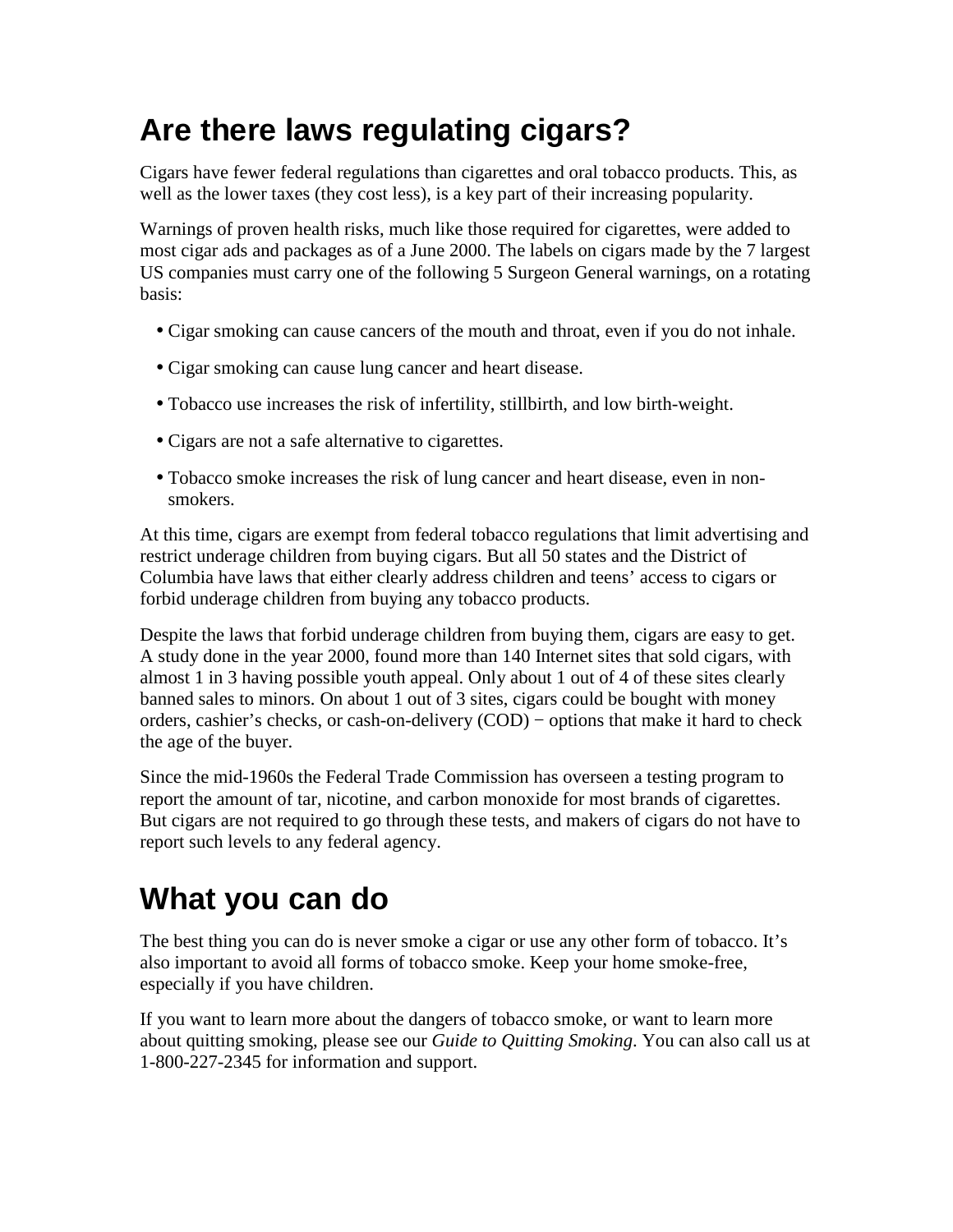## **To learn more**

### More information from your American Cancer Society

Here is more information you might find helpful. You also can order free copies of our documents from our toll-free number, 1-800-227-2345, or read them on our Web site, www.cancer.org.

#### **If you or someone you care about is trying to quit smoking**

Guide to Quitting Smoking (also in Spanish)

Quitting Smoking: Help for Cravings and Tough Situations (also in Spanish)

Helping a Smoker Quit: Do's and Don'ts

#### **For more information on the health effects of tobacco**

Questions About Smoking, Tobacco, and Health (also in Spanish)

Child and Teen Tobacco Use (also in Spanish)

Secondhand Smoke (also in Spanish)

Tobacco-Related Cancers Fact Sheet

### National organizations and Web sites\*

Along with the American Cancer Society, other sources of information and support include:

#### **QuitNet**

Web site: www.quitnet.com

Offers free, cutting edge, online services to people trying to quit tobacco

#### **Nicotine Anonymous (NicA)**

Toll-free number: 1-877-879-6422 (1-877-TRY-NICA) Web site: www.nicotine-anonymous.org

> For free information on their 12-step program, meeting schedules, print materials, or information on how to start a group in your area

#### **Centers for Disease Control and Prevention Office on Smoking and Health** Free quit support line: 1-800-784-8669 (1-800-QUIT-NOW) TTY: 1-800-332-8615 Web site: www.cdc.gov/tobacco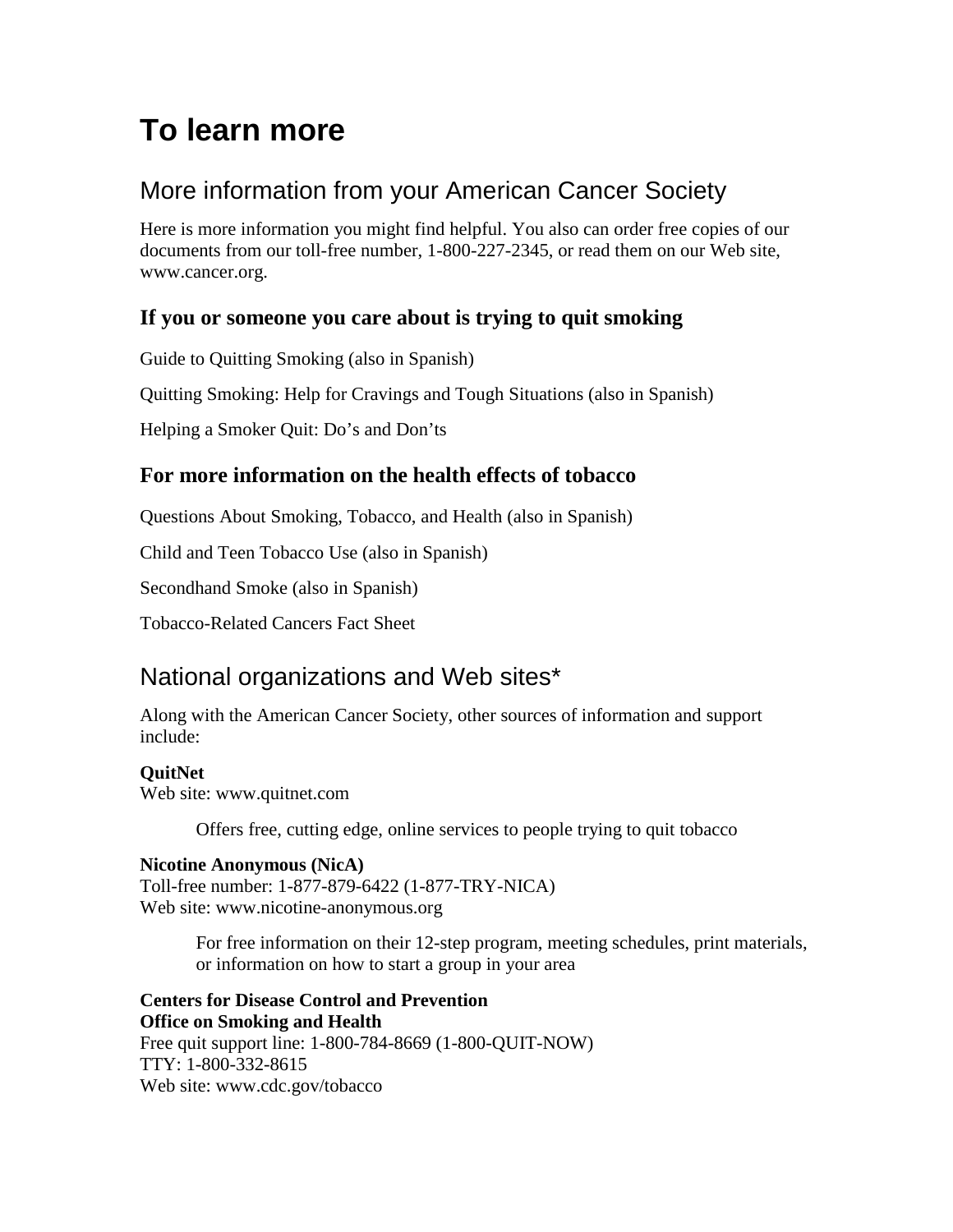The quit support line offers information on smoking and health as well as help with quitting. Languages and range of services vary by your state of residence

#### **National Cancer Institute**

Toll-free tobacco quit line: 1-877-448-7848 (1-877-44U-QUIT) (also available in Spanish)

Direct tobacco Web site: www.smokefree.gov

Quitting information, quit-smoking guide, and phone counseling are offered, as well as state telephone-based quit programs (if needed for special services)

#### **American Lung Association**

Toll-free number: 1-800-548-8252 Web site: www.lungusa.org

> Print quit materials are available, some in Spanish. Also offers the tobacco cessation program "Freedom from Smoking Online" for a small fee at www.ffsonline.org; a free version is available, too

*\*Inclusion on this list does not imply endorsement by the American Cancer Society.* 

No matter who you are, we can help. Contact us anytime, day or night, for information and support. Call us at **1-800-227-2345** or visit www.cancer.org.

### **References**

Albandar JM, Streckfus CF, Adesanya MR, Winn DM. Cigar, pipe, and cigarette smoking as risk factors for periodontal disease and tooth loss. *J Periodontol*. 2000;71:1874−1881.

American Cancer Society. *Cancer Facts & Figures 2012*. Atlanta, Ga. 2012.

American Cancer Society. *Cancer Facts & Figures 2013*. Atlanta, Ga. 2013.

American Legacy Foundation. Cigars, cigarillos & little cigars fact sheet. 2009. Accessed at www.legacyforhealth.org/3362.aspx on October 3, 2012.

Baker F, Ainsworth SR, Dye JT, et al. Health risks associated with cigar smoking. *JAMA*. 2000;284:735−740.

Campaign for Tobacco-Free Kids. *State Excise Tax Rates for Non Cigarette Tobacco Products*. September 2012. Accessed at www.tobaccofreekids.org/research/factsheets/pdf/0169.pdf on October 9, 2012.

Centers for Disease Control and Prevention (CDC). Consumption of Cigarettes and Combustible Tobacco—United States, 2000 - 2011. *MMWR*. 2012;61(30):565−569. Accessed at

www.cdc.gov/mmwr/preview/mmwrhtml/mm6130a1.htm?s\_cid=mm6130a1\_w on October 8, 2012.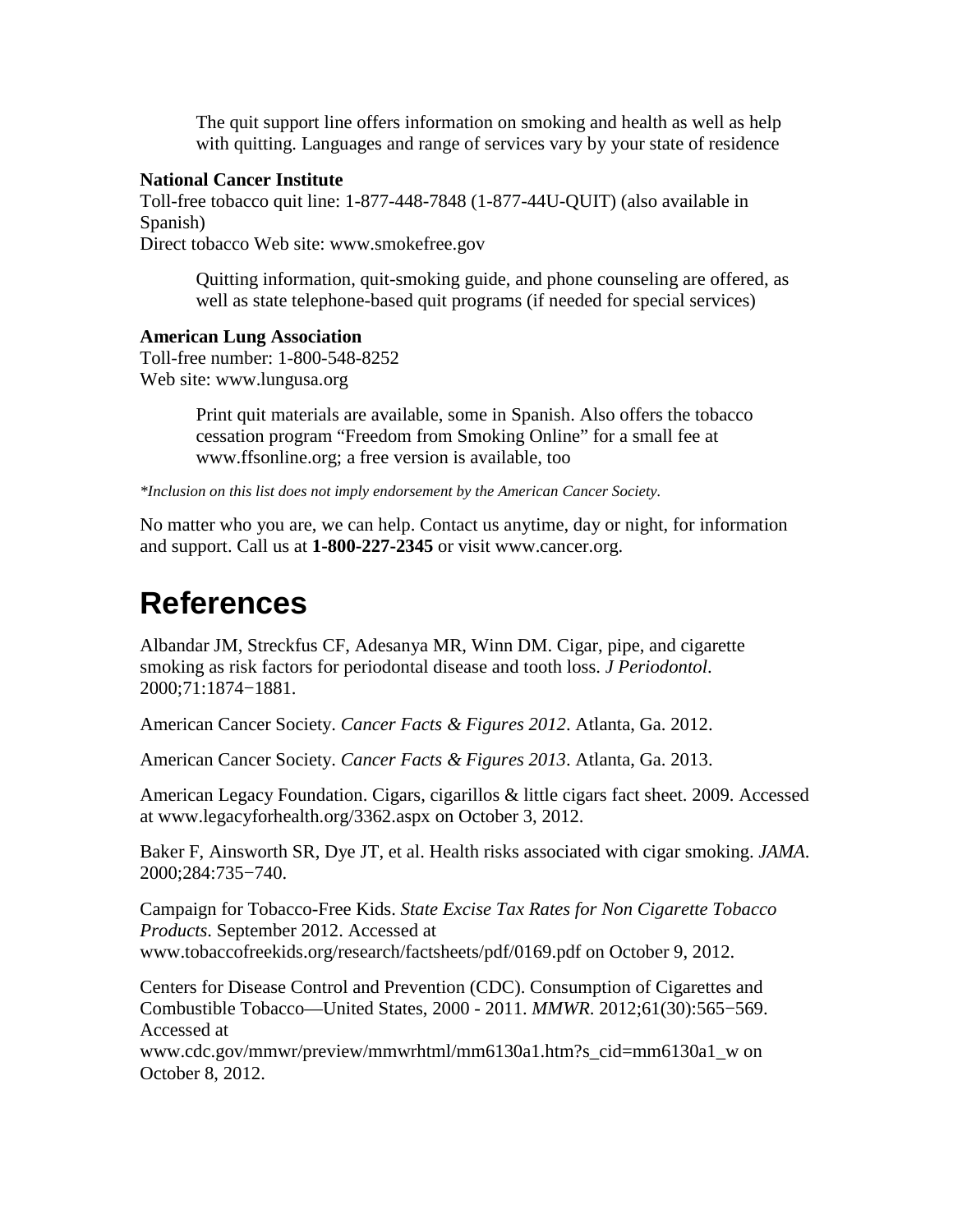Centers for Disease Control and Prevention (CDC). Vital signs: current cigarette smoking among adults aged ≥18 years–United States, 2005-2010. MMWR. 2011;60(35):1207−1212. Accessed at

www.cdc.gov/mmwr/preview/mmwrhtml/mm6035a5.htm?s\_cid=mm6035a5\_w on October 9, 2012.

Delnevo CD, Foulds J, Hrywna M. Trading tobacco: are youths choosing cigars over cigarettes? *Am J Public Health*. 2005;95:2123.

Delnevo CD, Hrywna M. "A whole 'nother smoke" or a cigarette in disguise: How RJ Reynolds reframed the image of little cigars. *Am J Public Health*. 2007;97:1368−1375.

Federal Communications Commission. Complaints about broadcast advertising – FCC consumer Facts: Are There Any Laws That Limit the Material That Stations Can Broadcast? Accessed at www.fcc.gov/cgb/consumerfacts/advertising.html on October 9, 2012.

Federal Trade Commission (FTC). FTC Announces Settlements Requiring Disclosure of Cigar Health Risks. 2000. Accessed at www.ftc.gov/opa/2000/06/cigars.shtm on October 9, 2012.

Feldman H, Johannes C, Derby C, et al. Erectile dysfunction and coronary risk factors: prospective results from the Massachusetts male aging study. *Prev Med*. 2000;30:328−338.

Food and Drug Administration. Frequently Asked Questions on the Passage of the Family Smoking Prevention and Tobacco Control Act (FSPTCA). 2010. Accessed at www.fda.gov/TobaccoProducts/NewsEvents/ucm173174.htm on October 9, 2012.

Health Canada. A Proposal to Regulate Little Cigars under the Tobacco (Access) Regulations: Annex 2 - Criteria (Characteristics and Properties) to Distinguish Little Cigars From Cigars. Accessed at www.hc-sc.gc.ca/hc-ps/consult/\_2008/cigar/annex2 draft-ebauche-eng.php on October 9, 2012.

Iribarren C, Tekawa I, Sidney S, Friedman G. Effect of cigar smoking on the risk of cardiovascular disease, chronic obstructive pulmonary disease, and cancer in men. *N Engl J Med*. 1999;340:1773−1780.

Johnston LD, O'Malley PM, Bachman JG, Schulenberg JE. Monitoring the Future national results on adolescent drug use: Overview of key findings, 2010. Ann Arbor: Institute for Social Research, The University of Michigan. 2011. Accessed at www.monitoringthefuture.org/pubs/monographs/mtf-overview2010.pdf on October 9, 2012.

Jolly DH. Exploring the use of little cigars by students at a historically black university. *Prev Chronic Dis*. 2008;5:A82.

Malone R, Bero L. Cigars, youth, and the Internet link. *Am J Pub Health*. 2000;90:790- 792.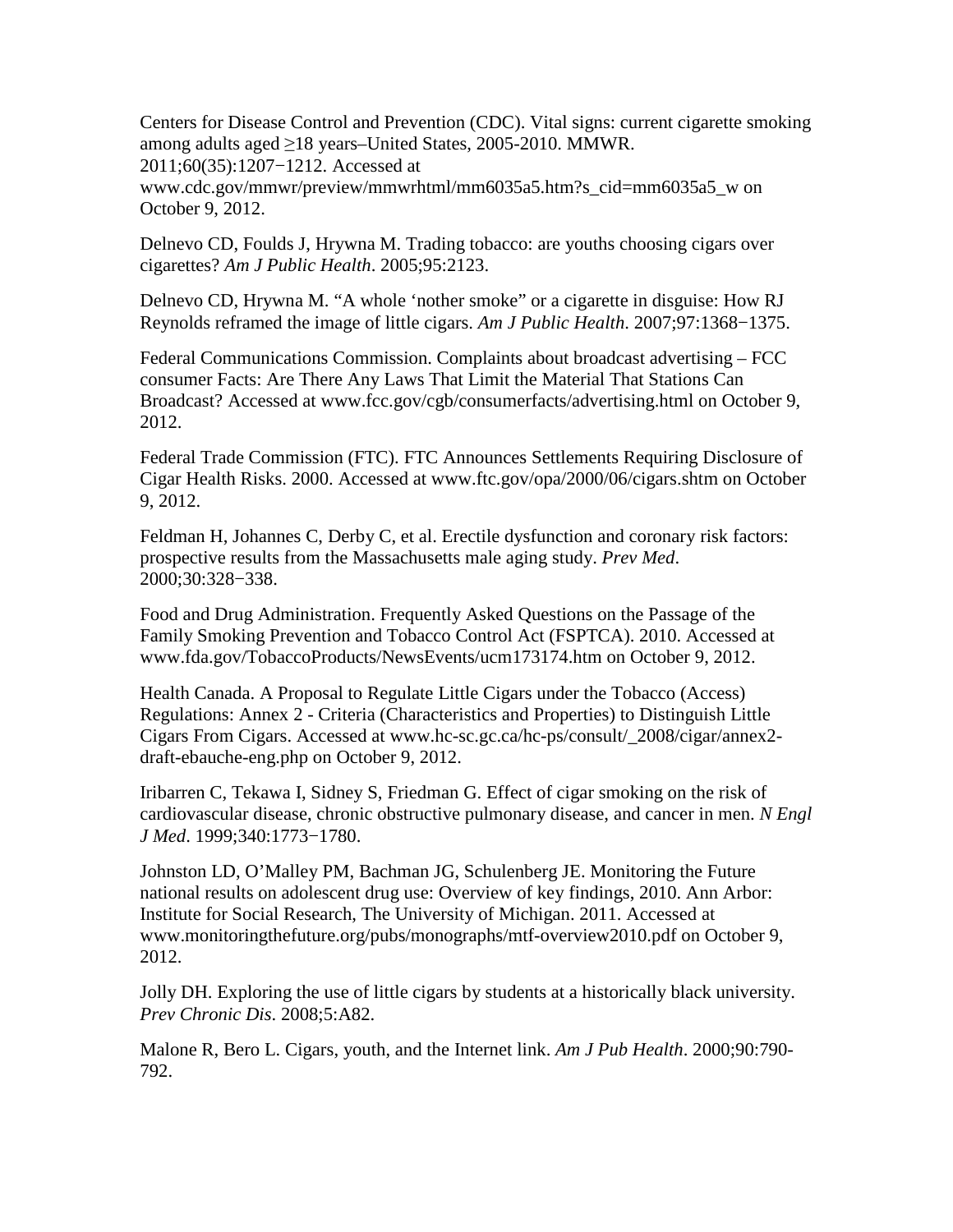National Cancer Institute (NCI). Cigars: Health Effects and Trends. Monograph #9. 1998. Accessed at http://cancercontrol.cancer.gov/tcrb/monographs/9 on October 3, 2012.

National Lung Screening Trial Research Team, Aberle DR, Adams AM, et al. Reduced Lung-Cancer Mortality with Low-Dose Computed Tomographic Screening. *N Engl J Med*. 2011;365(5):395−409.

Rodriguez J, Jiang R, Johnson WC, et al. The association of pipe and cigar use with cotinine levels, lung function, and airflow obstruction: a cross-sectional study. *Ann Intern Med*. 2010;152(4):201−210.

Shapiro J, Jacobs E, Thun M. Cigar smoking and the risk of death from tobacco-related cancers. *J Nat Cancer Inst*. 2000;92:333−337.

Substance Abuse and Mental Health Services Administration. *Results from the 2011 National Survey on Drug Use and Health: Summary of National Findings.* Accessed at www.samhsa.gov/data/NSDUH/2k11Results/NSDUHresults2011.pdf on October 10, 2012.

Trapl ES, Terchek JJ, Danosky L, et al. Complexity of measuring "cigar use" in adolescents: results from a split sample experiment. *Nicotine Tob Res*. 2011;13(4):291−295.

US Department of Health & Human Services. *The Health Benefits of Smoking Cessation: A Report of the Surgeon General.* 1990. Accessed at http://profiles.nlm.nih.gov/NN/B/B/C/T/ on October 9, 2012.

US Department of Health & Human Services. *The Health Consequences of Smoking: A Report of the Surgeon General.* 2004. Accessed at www.surgeongeneral.gov/library/smokingconsequences/ on October 9, 2012.

US Department of Health & Human Services. *The Health Consequences of Smoking: Nicotine Addiction: A Report of the Surgeon General.* 1988. Accessed at http://profiles.nlm.nih.gov/NN/B/B/Z/D/ on October 9, 2012.

US Department of Health & Human Services*. Reducing the Health Consequences of Smoking: 25 years of Progress. A Report of the Surgeon General.* 1989. Accessed at http://profiles.nlm.nih.gov/NN/B/B/X/S/ on October 9, 2012.

US Department of Health and Human Services*. Reducing Tobacco Use: A Report of the Surgeon General.* 2000. Accessed at www.cdc.gov/tobacco/data\_statistics/sgr/2000/index.htm on October 9, 2012.

US Department of Health and Human Services. *The Health Consequences of Involuntary Exposure to Tobacco Smoke: A Report of the Surgeon General.* 2006. Accessed at www.surgeongeneral.gov/library/secondhandsmoke/ on October 9, 2012.

US Department of the Treasury, Alcohol and Tobacco Tax and Trade Bureau. *Statistical Report – Tobacco, Reporting Period: December 2009.* Accessed at www.ttb.gov/statistics/2009/200912tobacco.pdf on October 10, 2012.